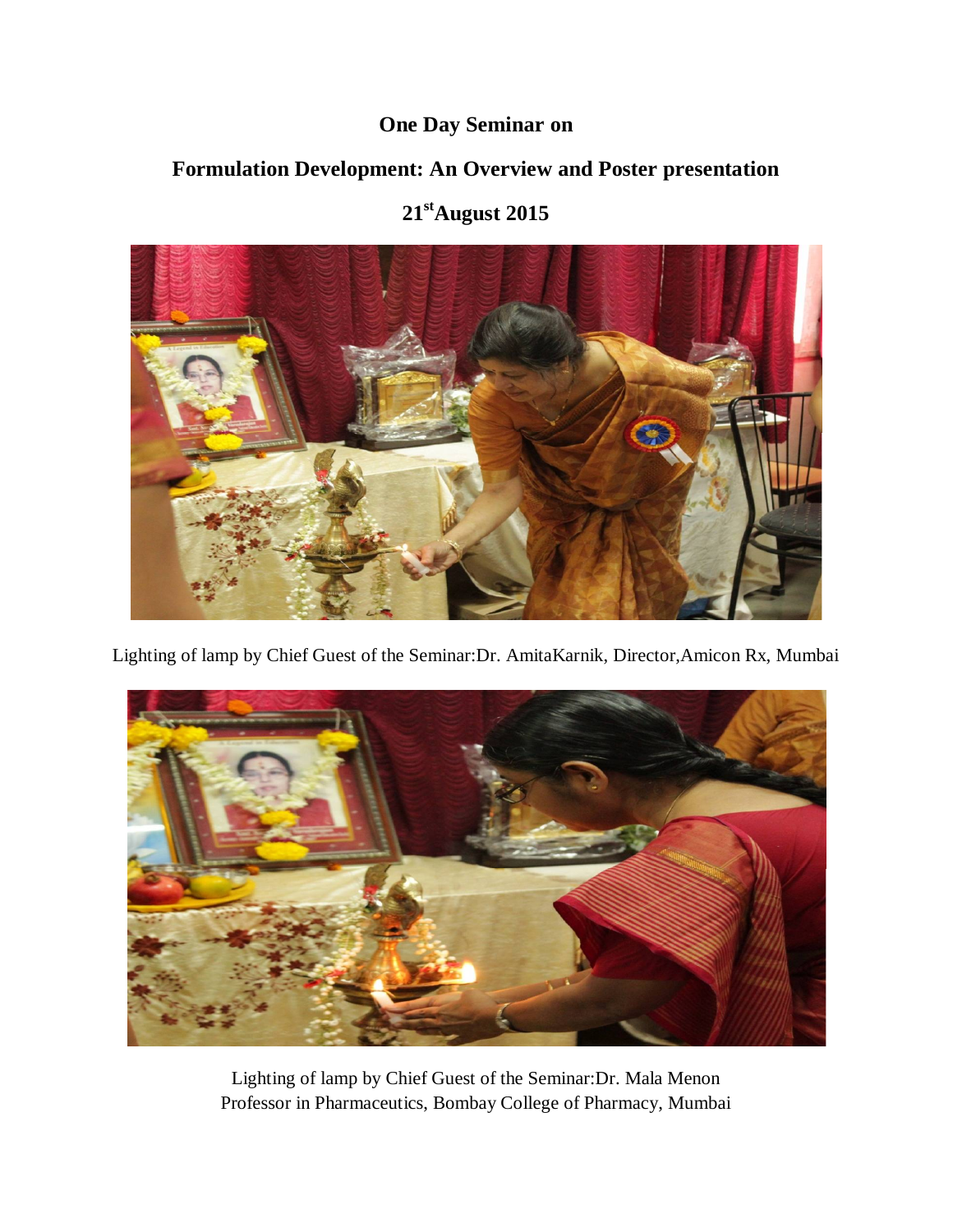

Guest of Honour: Dr. KetkeeDeshmukh, Technical Manager, Pharmaceutics, Gattefosse, Mumbai



Presentation by Dr. Mala Menon on 'Microspheres as Drug Delivery System'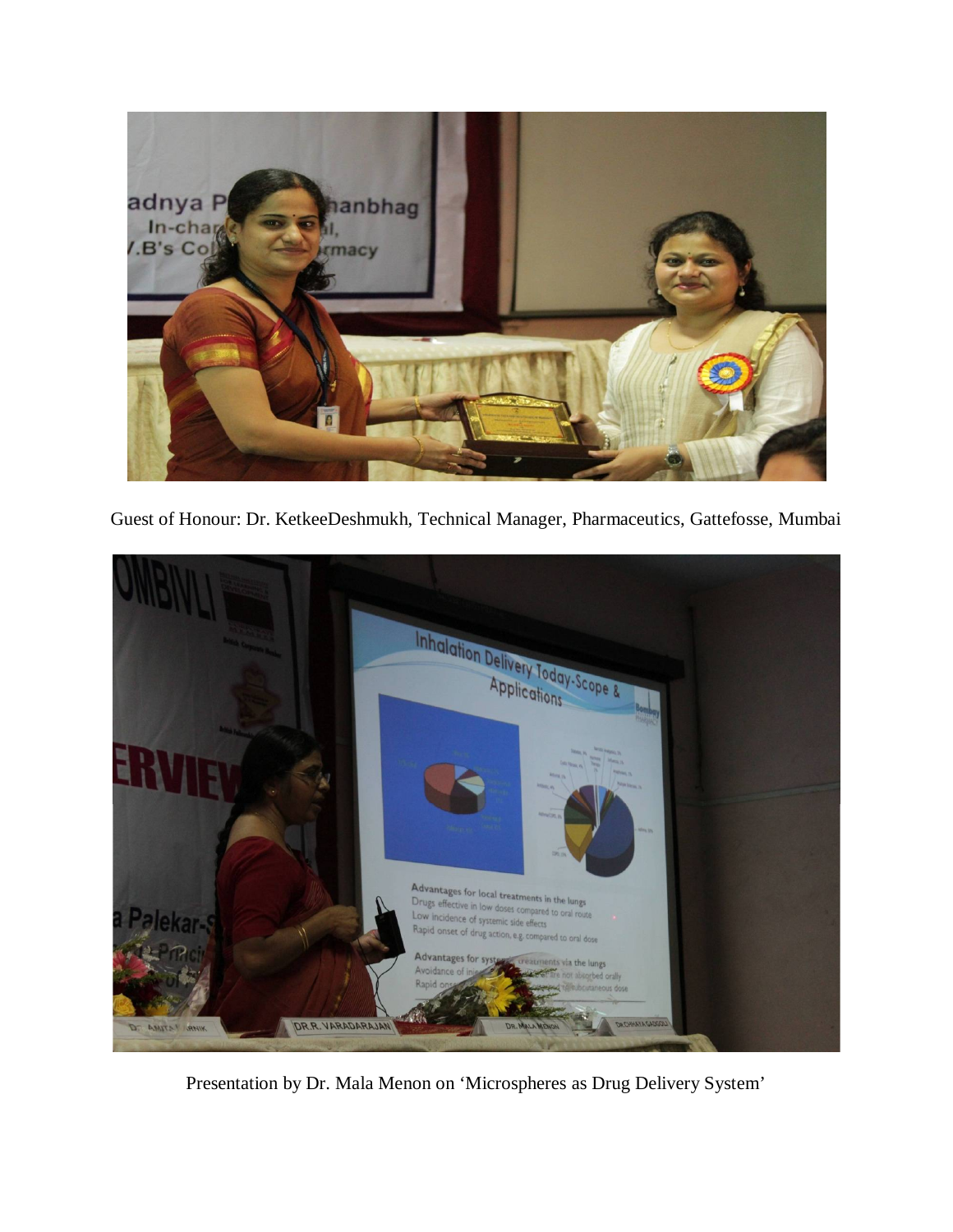

Poster Evaluation



Poster Evaluation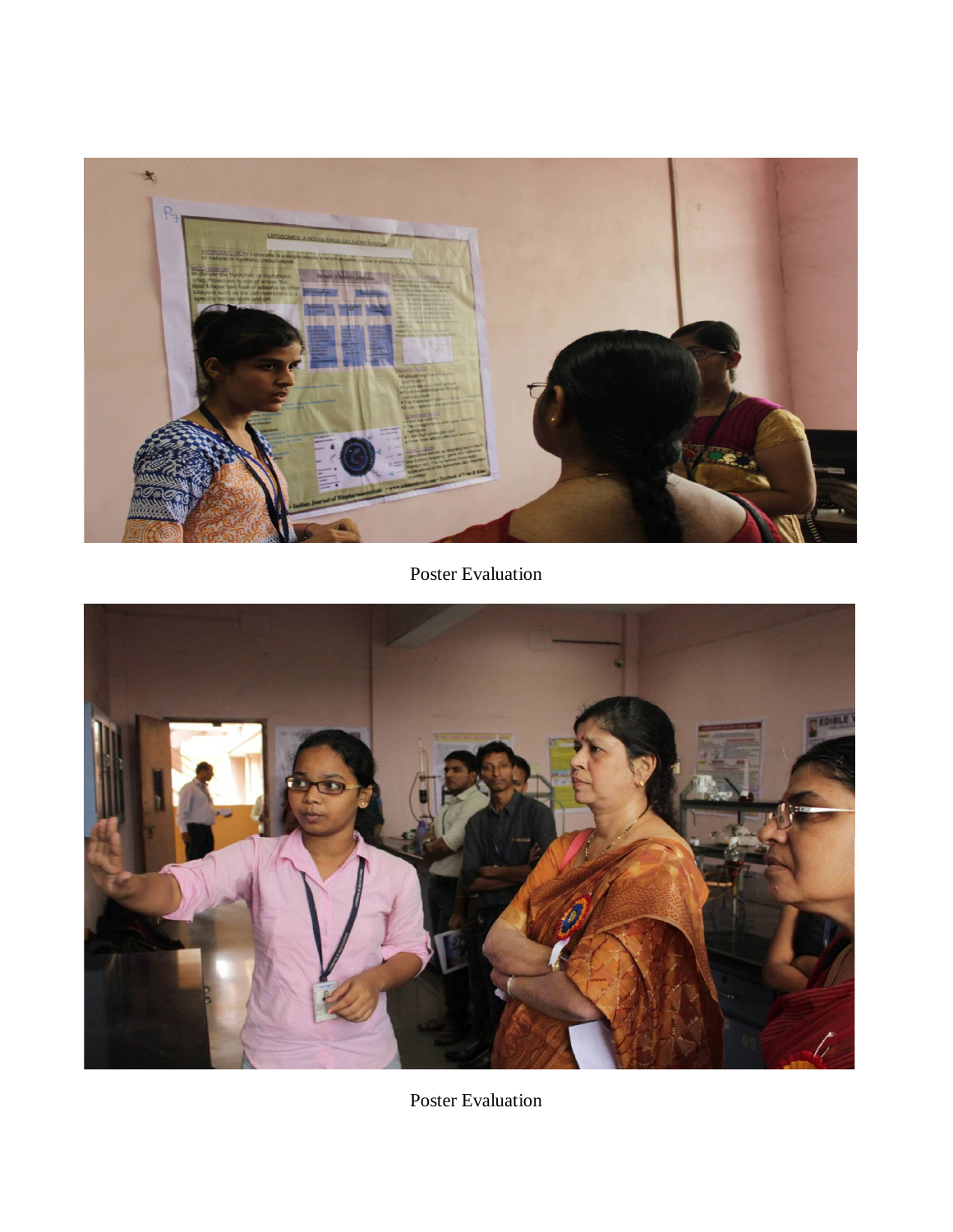

Valedictory function



Prize distribution for poster competition